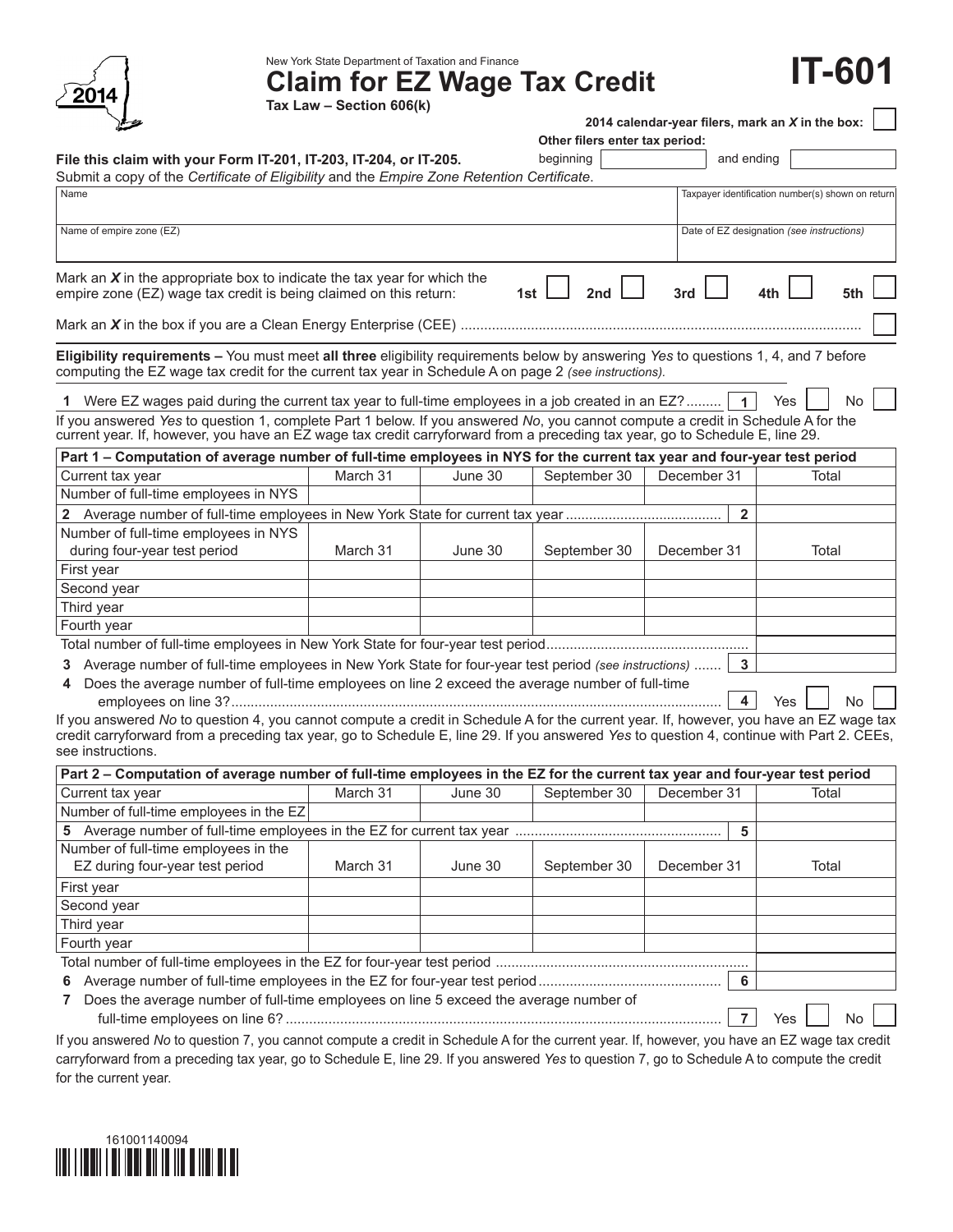# **Schedule A – Computation of EZ wage tax credit for the current tax year** *(see instructions)*

Enter the number of full-time employees (including full-time equivalents) that were employed in the zone as of the zone designation date. ..........................................................................................................................

| Part 1 - Computation of EZ wage tax credit for qualified targeted employees (Taxpayers who are certified in an investment zone,<br>see instructions.)                                                                              |          |         |              |             |  |         |
|------------------------------------------------------------------------------------------------------------------------------------------------------------------------------------------------------------------------------------|----------|---------|--------------|-------------|--|---------|
| Current tax year                                                                                                                                                                                                                   | March 31 | June 30 | September 30 | December 31 |  | Total   |
| Number of qualified targeted                                                                                                                                                                                                       |          |         |              |             |  |         |
| employees (see instructions)                                                                                                                                                                                                       |          |         |              |             |  |         |
| 8                                                                                                                                                                                                                                  |          |         |              |             |  |         |
| 9.                                                                                                                                                                                                                                 |          |         |              |             |  | 3000.00 |
| $\mathcal{A}$ and a set of the set of the set of the set of the set of the set of the set of the set of the set of the set of the set of the set of the set of the set of the set of the set of the set of the set of the set of t |          |         |              |             |  |         |

**10** Amount of EZ wage tax credit for qualified targeted employees *(multiply line 8 by line 9)* ............................ **10 .**00

| List below each qualified targeted employee used to compute the EZ wage tax credit on line 10 (include their social security |  |  |  |  |  |  |
|------------------------------------------------------------------------------------------------------------------------------|--|--|--|--|--|--|
| numbers) Submit Form ES-450B for each employee listed here.                                                                  |  |  |  |  |  |  |
|                                                                                                                              |  |  |  |  |  |  |

| Employee's name | Social security number | Employee's name | Social security number |
|-----------------|------------------------|-----------------|------------------------|
|                 |                        |                 |                        |
|                 |                        |                 |                        |
|                 |                        |                 |                        |
|                 |                        |                 |                        |
|                 |                        |                 |                        |
|                 |                        |                 |                        |
|                 |                        |                 |                        |
|                 |                        |                 |                        |
|                 |                        |                 |                        |

Use additional sheets if necessary.

| Part 2 – Computation of EZ wage tax credit for qualified employees not included in Schedule A, Part 1 <i>(Taxpayers who are</i><br>certified in an investment zone, see instructions.) |  |  |  |  |    |         |  |
|----------------------------------------------------------------------------------------------------------------------------------------------------------------------------------------|--|--|--|--|----|---------|--|
| December 31<br>September 30<br>Current tax year<br>March 31<br>June 30                                                                                                                 |  |  |  |  |    | Total   |  |
| Number of qualified employees                                                                                                                                                          |  |  |  |  |    |         |  |
| (see instructions)                                                                                                                                                                     |  |  |  |  |    |         |  |
|                                                                                                                                                                                        |  |  |  |  |    |         |  |
|                                                                                                                                                                                        |  |  |  |  |    | 1500.00 |  |
|                                                                                                                                                                                        |  |  |  |  | 13 | .00     |  |

| List below each employee used to compute the EZ wage tax credit on line 13 (include their social security numbers) |                        |                 |                        |  |  |  |  |
|--------------------------------------------------------------------------------------------------------------------|------------------------|-----------------|------------------------|--|--|--|--|
| Employee's name                                                                                                    | Social security number | Employee's name | Social security number |  |  |  |  |
|                                                                                                                    |                        |                 |                        |  |  |  |  |
|                                                                                                                    |                        |                 |                        |  |  |  |  |
|                                                                                                                    |                        |                 |                        |  |  |  |  |
|                                                                                                                    |                        |                 |                        |  |  |  |  |
|                                                                                                                    |                        |                 |                        |  |  |  |  |
|                                                                                                                    |                        |                 |                        |  |  |  |  |
|                                                                                                                    |                        |                 |                        |  |  |  |  |
|                                                                                                                    |                        |                 |                        |  |  |  |  |

Use additional sheets if necessary. *(continued)*

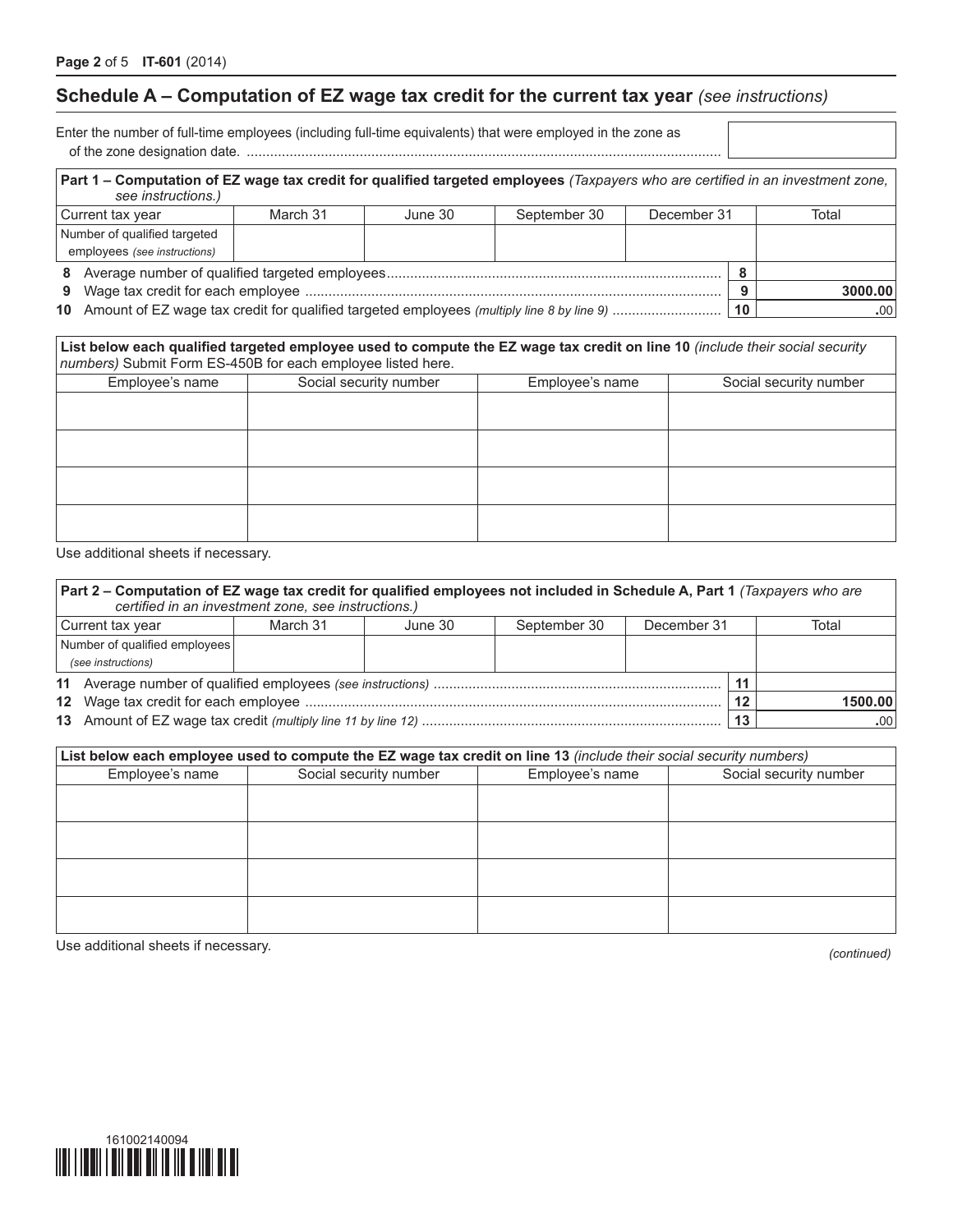| <b>Part 3</b> (for taxpayers certified in an investment zone only) – Computation of EZ wage tax credit for qualified targeted employees<br>whose wages are more than \$40,000 for the tax year |          |         |              |             |       |  |
|------------------------------------------------------------------------------------------------------------------------------------------------------------------------------------------------|----------|---------|--------------|-------------|-------|--|
| l Current tax vear                                                                                                                                                                             | March 31 | June 30 | September 30 | December 31 | Total |  |
| Number of qualified targeted                                                                                                                                                                   |          |         |              |             |       |  |
| employees (see instructions)                                                                                                                                                                   |          |         |              |             |       |  |

| 14 Average number of qualified targeted employees (see instructions) |  |  |         |
|----------------------------------------------------------------------|--|--|---------|
|                                                                      |  |  | 3500.00 |
|                                                                      |  |  |         |

**16** Amount of EZ wage tax credit for qualified targeted employees *(multiply line 14 by line 15)*......................... **16 .**00

#### List below each qualified targeted employee used to compute the EZ wage tax credit on line 16 (include their social security numbers) Submit Form ES-450B for each employee listed here.

| Employee's name | Social security number | Employee's name | Social security number |  |  |
|-----------------|------------------------|-----------------|------------------------|--|--|
|                 |                        |                 |                        |  |  |
|                 |                        |                 |                        |  |  |
|                 |                        |                 |                        |  |  |
|                 |                        |                 |                        |  |  |
|                 |                        |                 |                        |  |  |
|                 |                        |                 |                        |  |  |
|                 |                        |                 |                        |  |  |
|                 |                        |                 |                        |  |  |

Use additional sheets if necessary.

|                                                                        | Part 4 (for taxpayers certified in an investment zone only) - Computation of EZ wage tax credit for qualified employees not<br>included in Schedule A, Part 3, whose wages are more than \$40,000 for the tax year |  |  |  |  |    |         |
|------------------------------------------------------------------------|--------------------------------------------------------------------------------------------------------------------------------------------------------------------------------------------------------------------|--|--|--|--|----|---------|
| September 30<br>December 31<br>March 31<br>Current tax year<br>June 30 |                                                                                                                                                                                                                    |  |  |  |  |    | Total   |
| Number of qualified employees                                          |                                                                                                                                                                                                                    |  |  |  |  |    |         |
|                                                                        | (see instructions)                                                                                                                                                                                                 |  |  |  |  |    |         |
|                                                                        |                                                                                                                                                                                                                    |  |  |  |  |    |         |
|                                                                        |                                                                                                                                                                                                                    |  |  |  |  | 18 | 2000.00 |
|                                                                        |                                                                                                                                                                                                                    |  |  |  |  | 19 | .00     |

#### **List below each employee used to compute the EZ wage tax credit on line 19** *(include their social security numbers)*

| Employee's name | Social security number | Employee's name | Social security number |  |
|-----------------|------------------------|-----------------|------------------------|--|
|                 |                        |                 |                        |  |
|                 |                        |                 |                        |  |
|                 |                        |                 |                        |  |
|                 |                        |                 |                        |  |
|                 |                        |                 |                        |  |
|                 |                        |                 |                        |  |
|                 |                        |                 |                        |  |
|                 |                        |                 |                        |  |

#### **Part 5 – Computation of EZ wage tax credit for the current tax year**

|                                                                                                  | 20 | .00 <sup>1</sup> |
|--------------------------------------------------------------------------------------------------|----|------------------|
| <b>Fiduciaries:</b> Include the line 20 amount in the <i>Total</i> line of Schedule D, column C. |    |                  |
| All others: Enter the line 20 amount on Schedule E, line 25.                                     |    |                  |

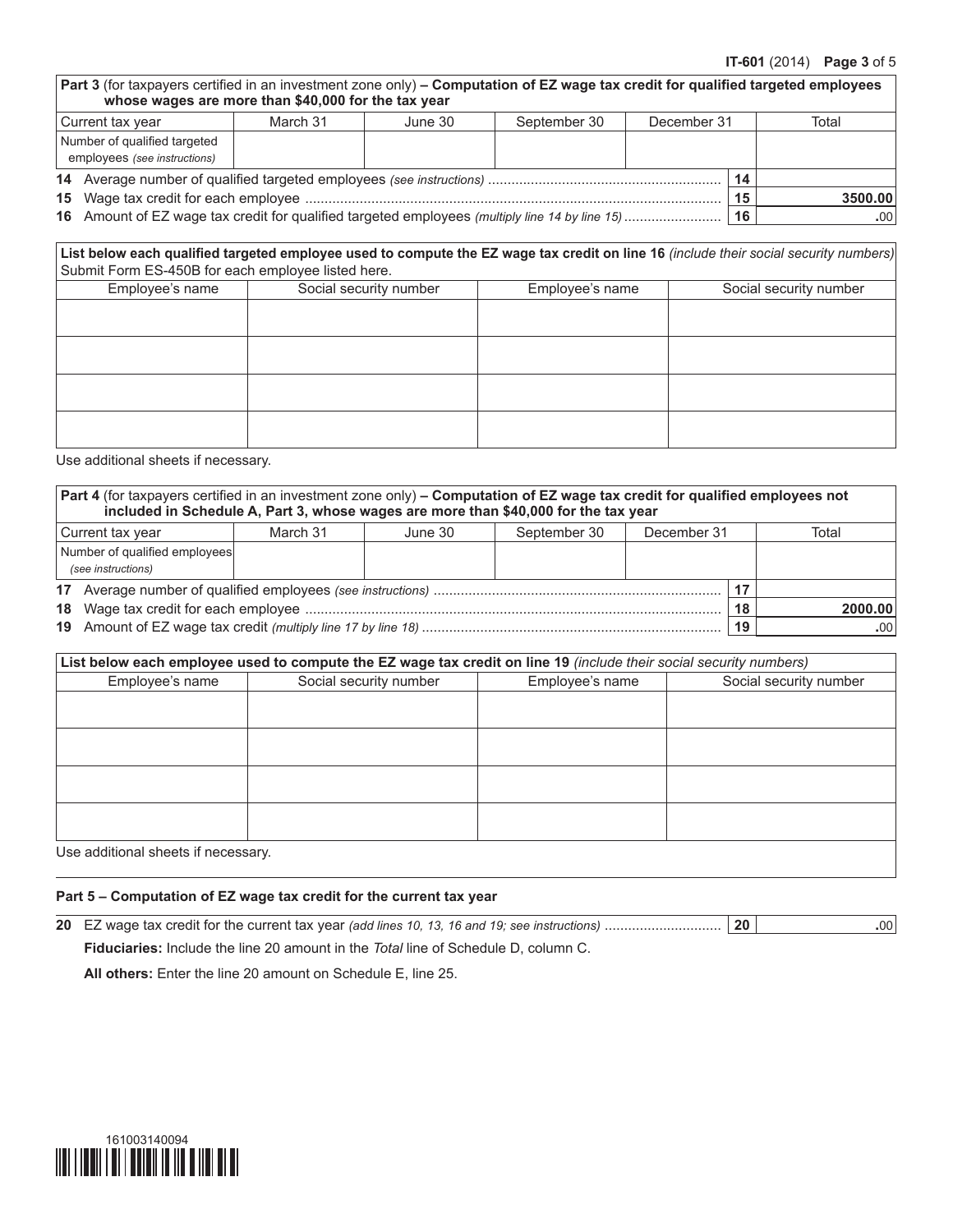### **Schedule B – Partnership, S corporation, and estate and trust information** *(see instructions)*

If you were a partner in a partnership, a shareholder of a New York S corporation, or a beneficiary of an estate or trust and received a share of the wage tax credit from that entity, complete the following information for each partnership, S corporation, or estate or trust. For *Type*, enter *P* for partnership, *S* for S corporation, or *ET* for estate or trust.

| Name of entity | Type | Employer identification number (EIN) |
|----------------|------|--------------------------------------|
|                |      |                                      |
|                |      |                                      |
|                |      |                                      |
|                |      |                                      |
|                |      |                                      |
|                |      |                                      |
|                |      |                                      |
|                |      |                                      |
|                |      |                                      |
|                |      |                                      |
|                |      |                                      |

### **Schedule C – Partner's, shareholder's, or beneficiary's share of credit**

| <b>Partner</b>                      | 21 | <b>Enter your share of the credit from your partnership (see instructions)</b> 21 |    | .00 <sub>1</sub> |
|-------------------------------------|----|-----------------------------------------------------------------------------------|----|------------------|
| <b>S</b> corporation<br>shareholder | 22 | Enter your share of the credit from your S corporation (see instructions)         | 22 | .00 <sup>1</sup> |
| <b>Beneficiary</b>                  | 23 | Enter your share of the credit from the estate or trust (see instructions)        | 23 | .00 <sup>1</sup> |
|                                     | 24 |                                                                                   | 24 | .00 <sup>1</sup> |

**Fiduciaries** (that are also a partner, a shareholder, or a beneficiary of another entity): Include the line 24 amount in the *Total* line of Schedule D, column C.

**All others:** Enter the line 24 amount on Schedule E, line 26.

### **Schedule D – Beneficiary's and fiduciary's share of credit** *(see instructions)*

| A                                                                                          | в                  |                             |
|--------------------------------------------------------------------------------------------|--------------------|-----------------------------|
| Beneficiary's name (same as on Form IT-205, Schedule C)                                    | Identifying number | Share of EZ wage tax credit |
| <b>Total</b> (fiduciaries, enter the amount from line 20, plus the amount<br>from line 24) |                    | .00.                        |
|                                                                                            |                    |                             |
|                                                                                            |                    | .00.                        |
|                                                                                            |                    |                             |
|                                                                                            |                    | .00                         |
| <b>Fiduciary</b>                                                                           |                    | .00                         |